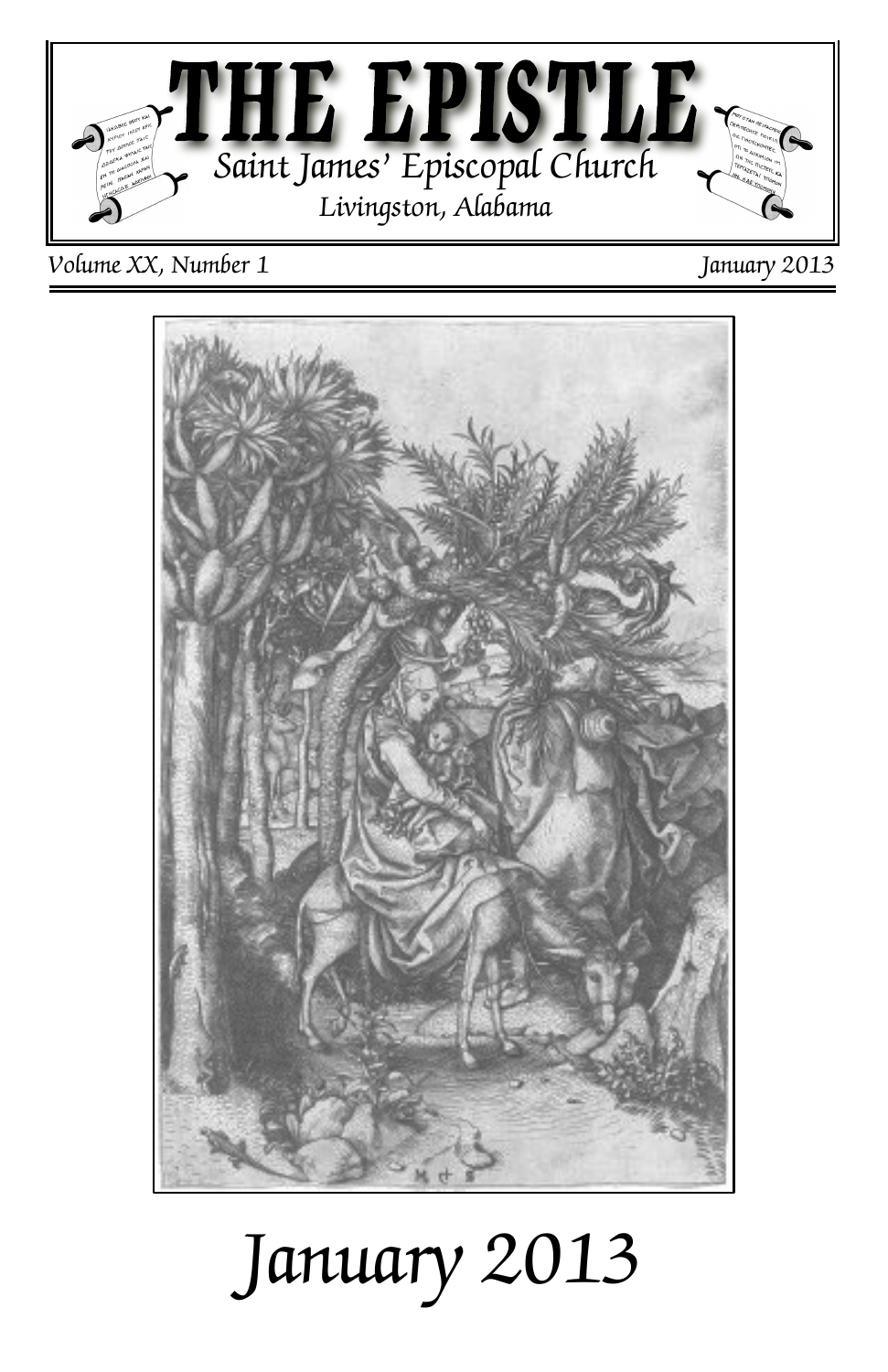#### *This Month's Cover*

Our cover this month is *The Flight into Egypt*, a small (6x10 in.) engraving on paper by Martin Schongauer, executed sometime between 1470 and 1475. It is displayed in the National Gallery of Art in Washington, D.C.

Schongauer was a German engraver and painter, and was the most important German printmaker before Albrecht Dürer. His prints were widely circulated through Europe. He was also known as Bel Martino and Martin D'Anversa. He was born about 1450 in Colmar, Elsaß (Alsace). He was the third of the four sons of Caspar Schongauer, an Augsburg goldsmith who moved to Colmar in 1445. He was trained by a now unknown but contemporarily highly regarded engraver, known today only as Master  $E.S.<sup>1</sup>$  Schongauer established at Colmar a school of engraving that produced a number of great Renaissance artists. Despite his success and popularity, not a great deal is known about his personal life. He died at Braisach, a town about halfway between Colmar and Freiburg, in 1491.

Although his main interest was engraving, Schongauer was an extremely accomplished and honored painter. He was a disciple of the Flemish artist Rogier van der Weyden. It is not known whether he actually studied under him, but his style was very similar, and was at least the equal of any of his Flemish contemporaries.

Schongauer's primary accomplishment was the production of a huge number of exquisite engravings that were not only in demand in Germany, but were sold all over Europe. They were particularly popular in England and Spain. Giorgio Vasari, in his sixteenth century biographies of the great Renaissance artists, says that Michelangelo copied one of Schongauer's engravings in *The Trial of Saint Anthony.* Between 1470 and 1475 he produced dozens of engravings of the life of Christ, from the Annunciation to the Ascension. Our cover is from this collection.

*Richard R. Losch+*

#### *Antonio Meucci*

Few people have heard of Antonio Meucci (1808-96), yet his invention changed our lives forever. He was an Italian engineer who invented a communication device that he called a *telèfono*. He demonstrated it in 1860 and took out a patent caveat in 1871. Unfortunately, Meucci's poverty and mismanagement allowed credit to go for many decades to Alexander Graham Bell, who patented his own device in 1876. It is now generally accepted that Meucci was the true inventor of the telephone.

*Richard R. Losch+*

*The Epistle* is published monthly except August by Saint James' Episcopal Church, P.O. Box 446, Livingston, AL 35470-0446, the Rev. Richard R. Losch, Editor. Phone 205-499-0968, email loschr@bellsouth.net. Copyright © 2013 R. R. Losch. Permission is granted to reproduce text items in parish newsletters or bulletins (but not on the Internet or digitized) as long as they are reproduced completely and in print, and credit is given.

Master E. S. is the first engraver to put his initials on his work, but we do not know what those initials stood for. Schongauer used the initials M†S. They can be seen at the very bottom of the engraving.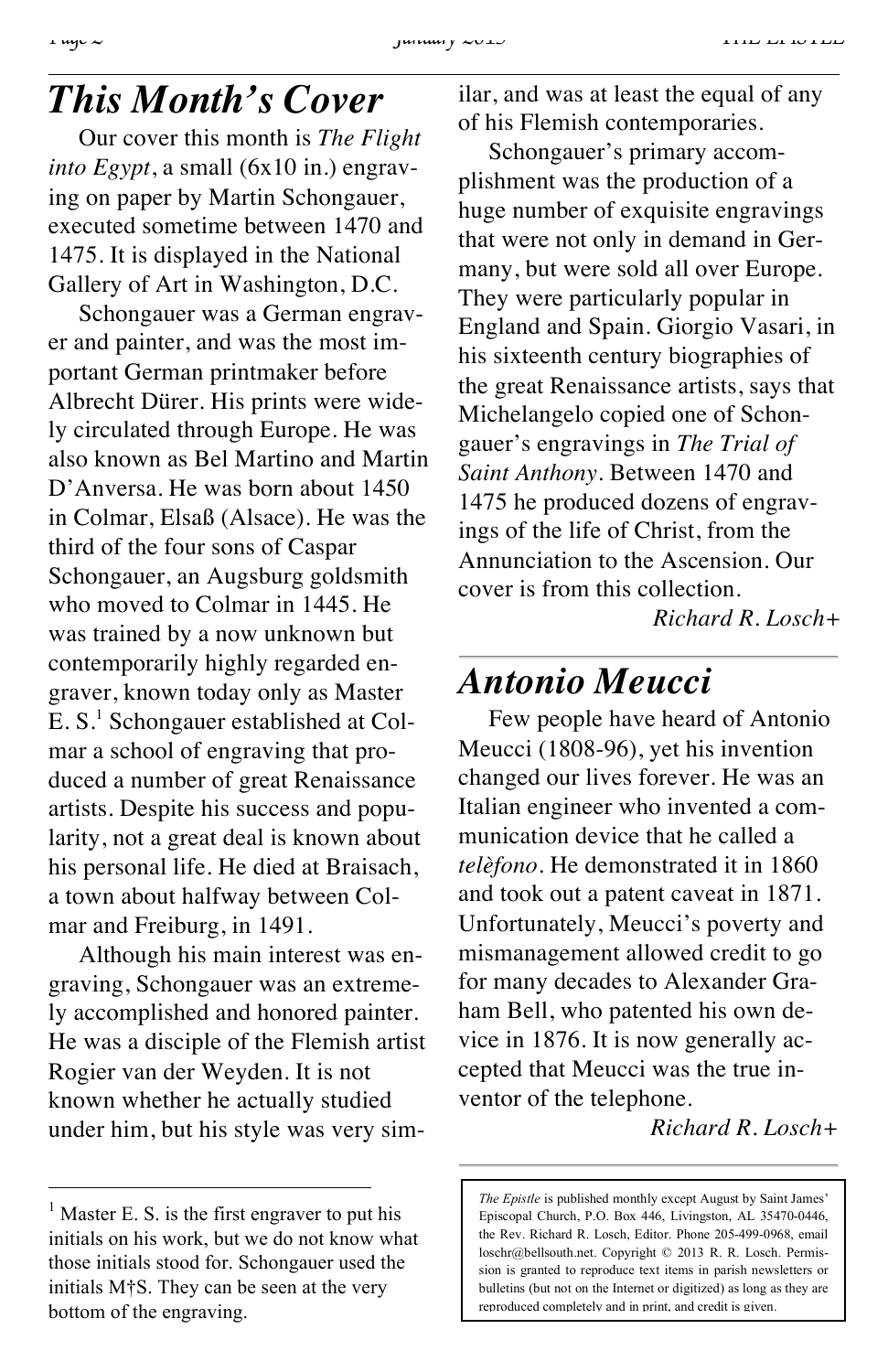#### *A Word from the Editor*

When I was in the first grade my desk was next to the wall, and beside it was an enormous calendar. I don't know why we remember insignificant things from our early childhood, but I clearly remember staring at that calendar and wondering if 1940 would ever end. Now it seems like it was only a couple of years ago that I was hanging on the bell rope at Saint James' ringing in the new millennium. As we get older the weeks, months and years go by increasingly fast, and there is a reason for that. When I was staring at that calendar a year was a sixth of my whole life. Now it is almost an eightieth. The effect of something on your life is directly proportional to how significant a part of your life it is. If it is only a tiny part of your life, it demands little attention and has little value to you.

This is the time of year that we go through the annual ritual of making New Year's resolutions that we know we will break within days. It seems to me that a far more beneficial exercise would be to examine ourselves and try to determine what we value most (and least) in our lives. In other words, we need to examine our priorities and, if necessary, rearrange them.

When we consider that we spend a few decades in this phase of our life and an eternity in the next, it strikes me that perhaps we should spend a bit more time now in preparation for then. For most of us, the portion of time and attention that we devote to our spiritual lives seems rather paltry when we consider how important that

time and attention is. Preparation for eternity requires a lot more than an hour in church every two or three weeks (if we even go that often), an occasional theological discussion, and writing a few checks.

We are talking about the Church, not a country club membership. We are talking about getting into heaven and keeping out of hell. This is serious stuff! I am reminded of the woman who said to the Bishop Fulton J. Sheen, "I'll have you know that I don't believe in hell." He replied, "You will when you get there."

As I said at the beginning, time passes increasingly quickly as we travel through this vale of tears to "that undiscovered country from whose bourne no traveler returns." We never know when we will be called, and when that time comes it will be too late to start preparing. On the other hand, right now is a great time to start, or to improve on what we have already started.

One of the first steps is to become a regular and faithful participant in the worship of the Church. This is the moral and spiritual obligation of every Christian. We do not worship in order to get something out of it, but in order to give of ourselves to God and to others. In doing so we will often get far more out of it than we ever realize. Often our very presence can be a subtle source of spiritual encouragement to others, and that is a blessing to us. May such blessings be many!

Father Rick Losch+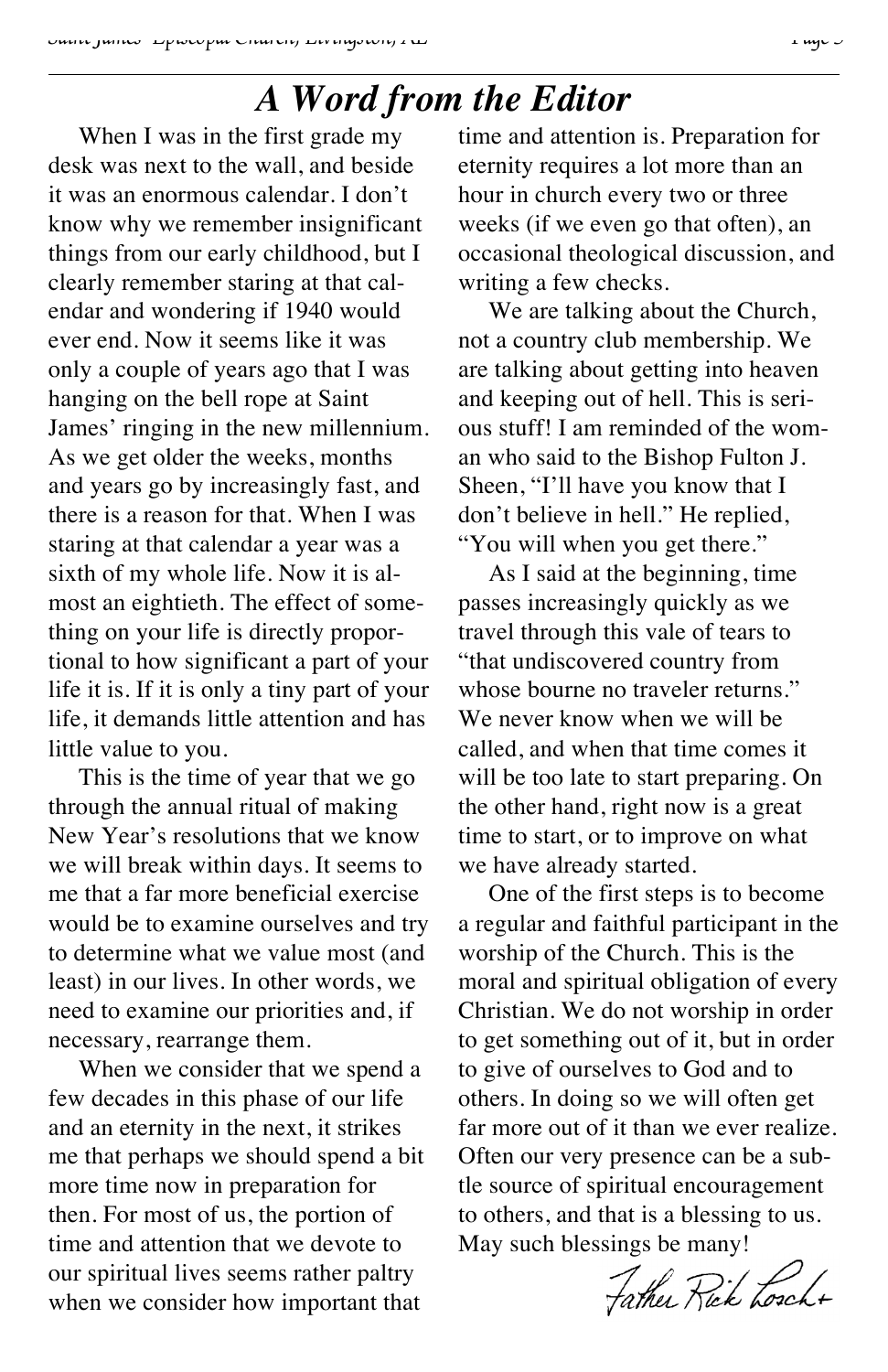## *Evening Prayer and Parish Supper*

January's Evening Prayer and supper will be on Wednesday, January 16th at 6:00 p.m. and will celebrate the Epiphany season with a Mardi Gras dinner. A signup sheets for Creole and Cajun dishes and other foods will be posted in the parish house kitchen, along with a signup for those who plan to attend so that we may know how many for whom to plan. Wine will be furnished. For more details, please speak with Hiram Patrenos or Candace Strickland. As always, there will be plenty of good food and fellowship. Please make your plans to attend. Please note that in observance of Lent, we will not have a supper in February or March. We will begin a new season of suppers on the third Wednesday of April. *Hiram Patrenos*

*Every Member Canvass*

Thank you to all who have returned their pledge cards. If you have not yet completed your pledge card, it is not too late. Pledge cards are available on the table at the rear of the church. Please prayerfully consider your commitment to St. James'. Cards may be placed in the alms basins or mailed to the treasurer, T. Raiford Noland, St. James' Church, P. O. Box 446, Livingston, Alabama 35470 *Hiram Patrenos*

*In order to maintain your perspective you should have a dog that adores you and a cat that ignores you.*

#### *Annual Parish Meeting*

At the Annual Parish Meeting held on Sunday, December 2nd, Mary Helen Jones and Barry Green-Burns were elected to the Vestry for terms expiring on December 31, 2015, replacing Candace Strickland and Roy Underwood, whose terms expired December 31st, 2012. Other members of the Vestry are Hiram Patrenos and Madelyn Mack, whose terms expire on December 31, 2013, and Joe Moore and Rosalie Dew, whose terms expire on December 31, 2014. The Vestry met following the Annual Meeting and elected the following officers for 2013: Hiram Patrenos, Senior Warden; Joe Moore, Junior Warden; Raiford Noland, Treasurer; and Fr. Losch, Clerk. Thank you to Mrs. Strickland and Dr. Underwood for their dedicated service to the Vestry and St. James'.

*Hiram Patrenos*

# *Wilmer Hall Christmas Contribution*

Thank you to everyone who contributed towards our special gift to Wilmer Hall for its Christmas needs this year. Through your generosity St. James' contributed \$750.00 for the Christmas needs of the children. A letter of thanks from Wilmer Hall has been posted on the bulletin board in the parish house.

#### *Hiram Patrenos*

*Even in adversity, it's a lot more pleasant to be an optimist who guesses wrong than to be a pessimist who guesses right.*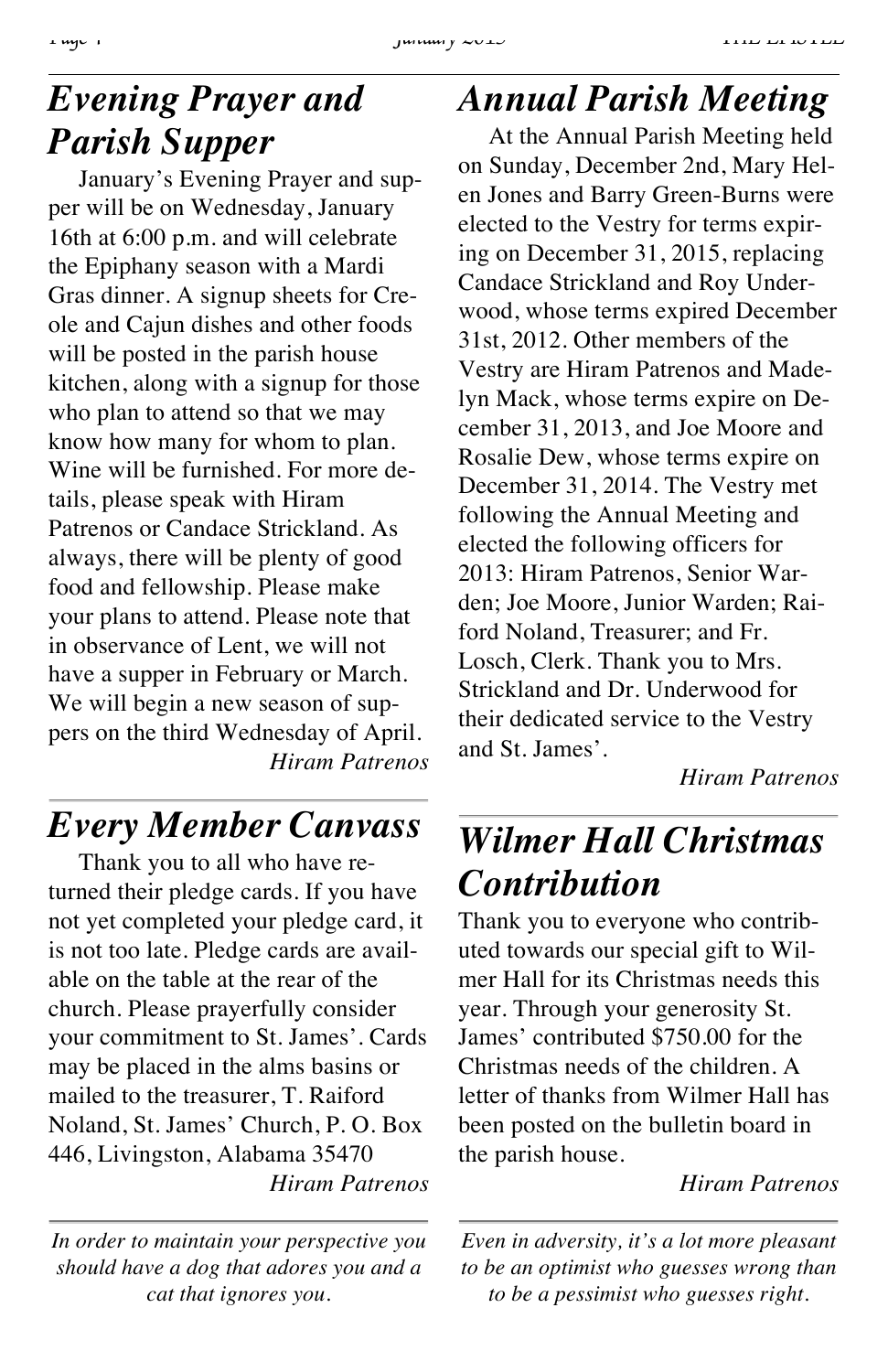#### *Tennis Team Lunch*

On Sunday, November 11th, The University of West Alabama Men's and Women's Tennis Teams attended our services for a blessing of their tennis racquets and a barbeque lunch following the service. Thanks to everyone who helped with this event. *Hiram Patrenos*

# *Chicken, or Egg?*

We are at a point when we need to confront a serious question: as we look at the problems and their causes in our troubled society, which is the problem, and which is the cause? Since the Sandy Hook murders I have heard and seen a number of times the argument that the decay of our society began in 1963 with the removal of prayer from the public schools. This may well be true, but if so it is purely a matter of historical timeline, not a matter of cause and effect. The landmark Supreme Court decision *Murray (O'Hair) v. Curlett* was not the cause of the problem, and restoring prayer to the schools will not cure it. That decision was merely a symptom of a spiritual cancer that had been eating away at our society for many years, and continues to do so. There were many other symptoms becoming apparent at the same time, only we did not want to acknowledge them as major problem, or confront them. They included the rise of the "me" society, in which we advocated putting "number one" (ourselves) first. Frank Sinatra's "I Did It My Way" hit the top of the charts, but it should also have hit a nerve—its popularity was a clear statement that we extolled personal secular values at the expense of community and spiritual values. We did everything possible to boost the selfesteem of our children before they had accomplished anything for which they had a reason to esteem themselves. Worse, we refused to teach values for fear that they might conflict with the values of others. In the name of political correctness and "diversity" we trampled on the civil liberties of the many in order to satisfy the tastes and values of the few. While the prime moral mandate of majority rule is to protect the rights of the minority, we have gone to the ridiculous extreme of manacling the majority on the basis of a complaint from a single individual. We have envy and anger with those who have more than we do, and contempt for those who have less; we embrace immorality; we murder our unborn; and we openly accept a level of violence and vulgarity that would have been inconceivable even seven or eight decades ago.

In a word, our society is broken because we have gotten our priorities completely out of line. We push God to one side, and then wonder why he is withdrawing his blessings. Restoring our spiritual life is essential, and each of us can do this in our own lives. The question remains, how do we restore it to our society? I don't know. I do know, however, that each of us has the obligation to pray harder than we have ever done before for the salvation of our nation.

*Richard R. Losch+*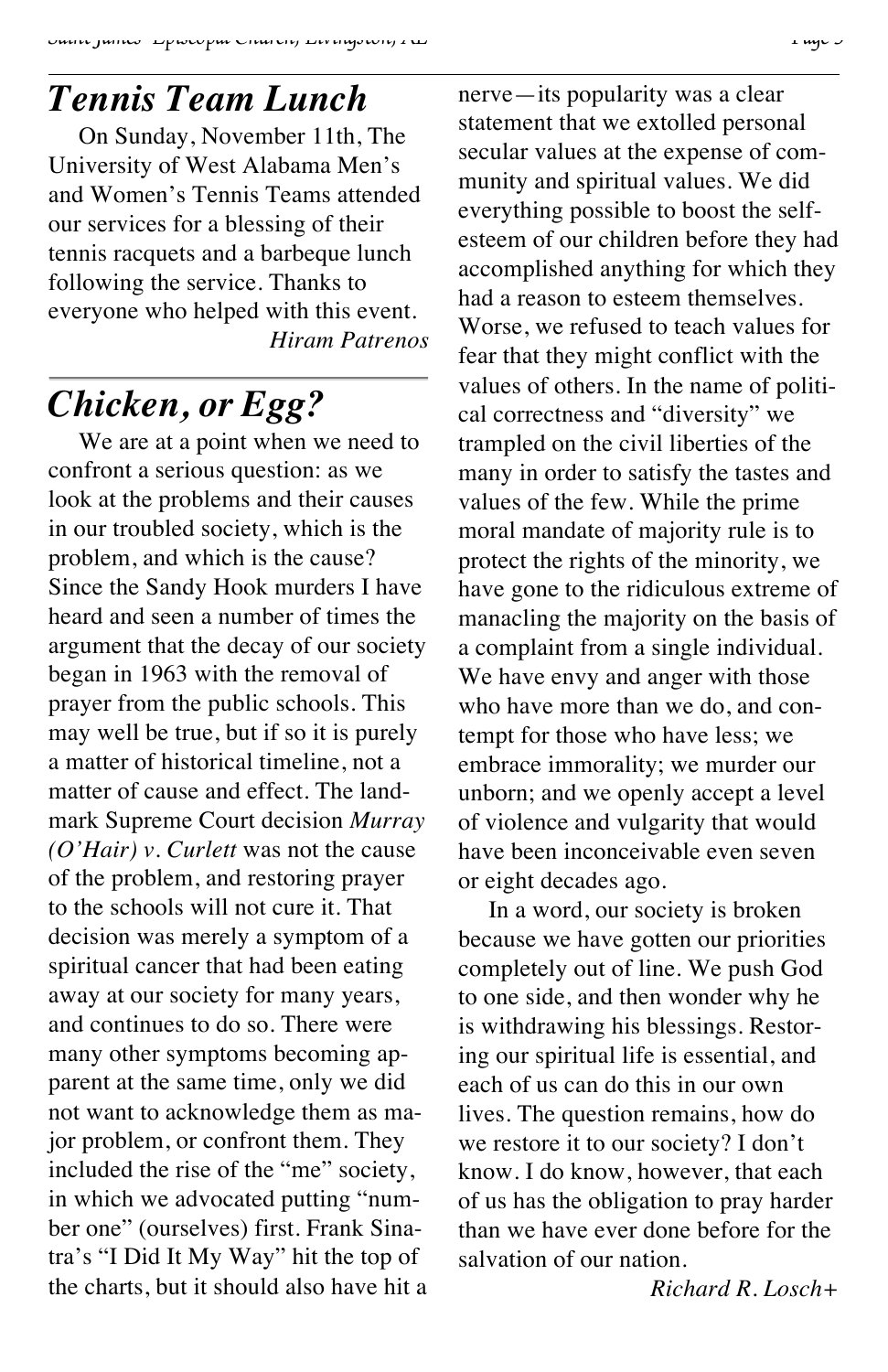#### *Be Wordly Wise Cashing In*

Many of our terms for money have interesting roots that reach back into antiquity. The basic unit of American currency (and that of many other nations), the dollar, gets its name from a German silver mine. On January 15, 1520 a Bohemian banker, Hieronymus Schlick, minted a new design of a silver coin. He named it the *Joachimsthaler* after the mine in Joachimsthal<sup>1</sup> from which the silver came. People quickly shortened the name of the coin to *Thaler* (pronounced "tahler"). In various spellings the *Thaler* became the basic unit of exchange in several European states, and in England it came to be known as the "dollar," although it was not a unit of exchange there. In the American colonies both the dollar and the British pound were used, but when the United States was formed Congress decided to use only the dollar (which was based on a decimal system) rather than the very complicated British system of pounds, shillings and pence. $<sup>2</sup>$ </sup>

The dollar is divided into one hundred cents, but Americans have always referred to the cent as a penny, which is actually a British term. The

British penny, whose symbol was *d*, was based on the Roman *denarius*. This was the equivalent of a day's pay for a laborer. $3$  There is actually no such thing as an American penny. "Penny" probably comes from the German *Pfennig* (a small coin), but no one knows the true origin of the word.

In the old British system there was a half penny coin colloquially called a ha'penny (pronounced *hape-*nee), and a quarter penny coin known as a farthing. That word came from the Old English *fēortha*, "fourth." We still use the expression "not worth a farthing."

The Roman *denarius* left its mark on modern times. Not only was it the soured of the British penny, but also it became the *dinar* that is the monetary unit of Serbia and many Middle Eastern countries. It also produced the Spanish *dinero*, Portuguese *dinheiro*, and Russian деньги (*dengi*), "money."

Some of our slang terms also have interesting roots. The ten-dollar bill used to bear a Roman numeral X for ten. It came to be colloquially called a sawbuck, because a sawbuck, the support stand for a bucksaw, has an X-shape. Because of this, by about a hundred years ago the term "buck" came to mean "dollar."

The term "money" comes from the Roman goddess Juno Moneta, in whose temple the first Roman coins were minted. "Mint" derives from the Old English *mynet*, "coin." No one is sure of the origin of "cash."

*Richard R. Losch+*

 <sup>1</sup> In German, *Tal* and *Thal* mean "valley" (both words are pronounced the same).

 $<sup>2</sup>$  There are twelve pence (pennies) to a shil-</sup> ling, and twenty shillings to a pound. In the latter part of the twentieth century Britain went to a decimal system, with one hundred "new pence" to a pound. The old system was called "Lsd" for pounds (£), shillings (*s*) and pence (*d).* The *d* came from the Roman *denarius*.

<sup>&</sup>lt;sup>3</sup> Thus the parable of the laborers in the vineyard, who were paid a penny for the day, is not as unreasonable as it sounds on the surface.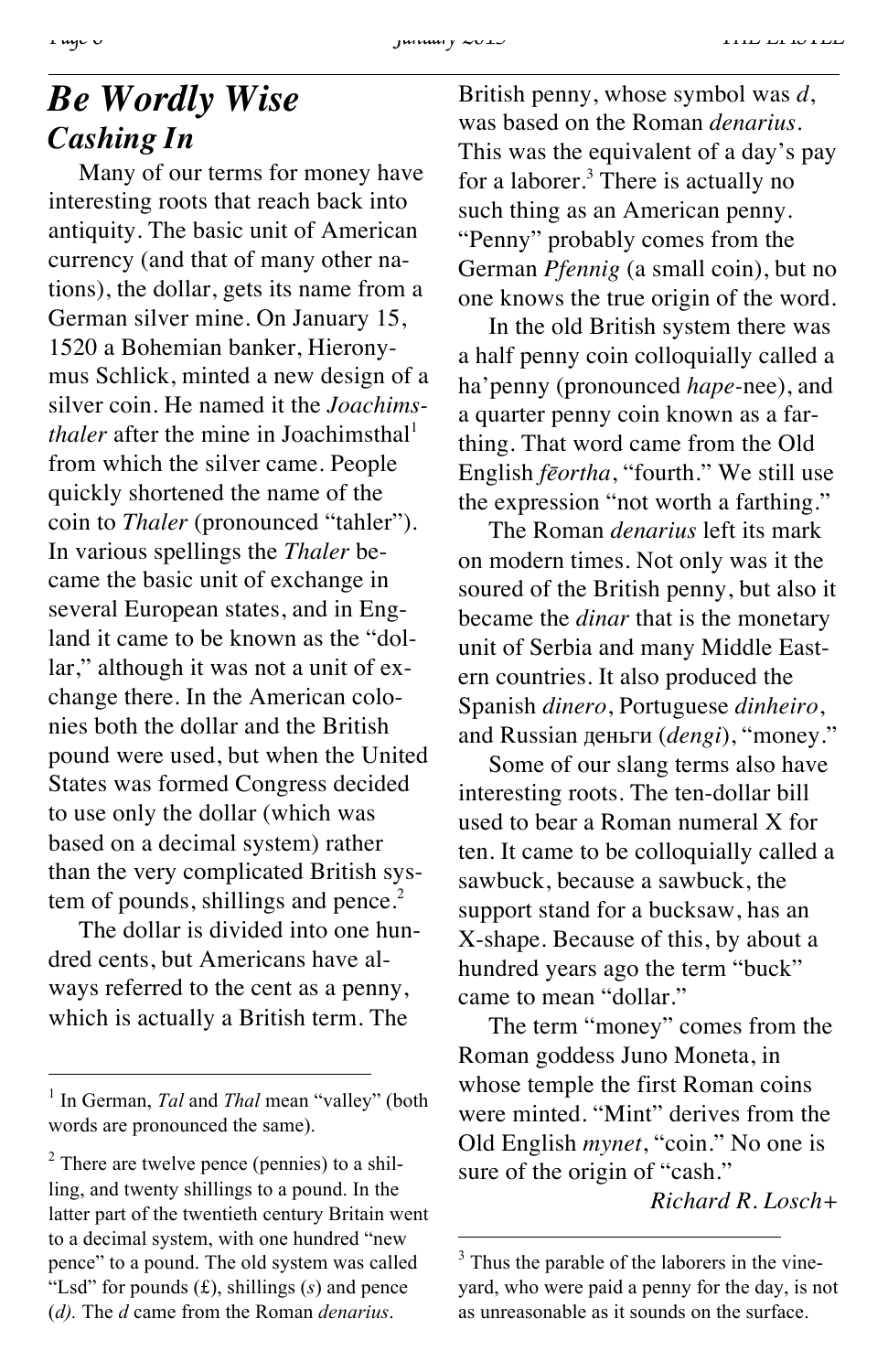# *Gnosticism and the Gnostic Gospels*

The so-called "Gnostic<sup>1</sup> Gospels" are a collection of fifty-two books written in the second to the fourth centuries. They are based on the teachings of a number of Christian prophets and spiritual leaders, including Jesus himself. Most of them are highly imaginative, and some are nothing less than bizarre. They have received popular attention in recent times through a number of movies and books, among the most notable of which is Dan Brown's *The Da Vinci Code*. Most of them were known at the time the Bible was canonized, but with good reason they either were not even considered for inclusion in the Bible, or were summarily rejected.

When we say that some are bizarre, we might consider *The Infancy Gospel of Thomas*, <sup>2</sup> which tells stories of Jesus' childhood. In an attempt to tell stories showing his divine power, the stories actually make him out to be somewhere between a brat and a monster. For example, he restores life to a dried fish; when a boy teases him he curses the boy, turning him instantly into a decaying corpse; when his parents try to teach him he rebukes them and starts teaching them. *The Gospel of Judas* consists of conversations between Judas and Jesus. In this work, Judas is the only one of the twelve who understands what Jesus is trying to teach. He is the hero, obeying Jesus' orders to betray him so that he may be arrested and crucified.<sup>3</sup>

Gnosticism was an early movement that was condemned by the Church as heresy. It is not clear whether it was originally a movement within Christianity or was a non-Christian movement that came to be accepted by many Christians. Most scholars today accept that it started among Hellenized Jews, and came into Christianity as some of them were converted. Hellenized Jews were Jews who had adopted much of Greek culture after Alexander's conquest of the Middle East. The Jewish Gnostics revered a number of Old Testament characters, especially Adam and his son Seth, Noah, and the three companions of Daniel (Shadrach, Meshach and Abednego). Another important character was the non-Biblical Norea, who saved the Gnostics from the flood in Noah's time. There is an extant Gnostic cult in the Middle East that reveres John the Baptist. Many scholars believe that Simon Magus (Acts 8:9ff) was a Jewish Gnostic.

The Greeks believed that the soul is imprisoned in the flesh, and that all flesh is intrinsically corrupt and evil. Death is the freeing of the soul from the prison of the body. While they had no concept of heaven or everlasting life as we think of it, they believed that after death the soul wandered in a

<sup>&</sup>lt;sup>1</sup> The *G* is silent. It is pronounced "Nostic."

<sup>2</sup> This should not be confused with *The Gospel of Thomas*, which may be the most authentic of all the Gnostic gospels.

 <sup>3</sup> In *The Last Temptation of Christ* Nikos Kazantzakis portrays Judas as the one closest to Jesus, and as the only Apostle who was strong enough to carry out that assignment.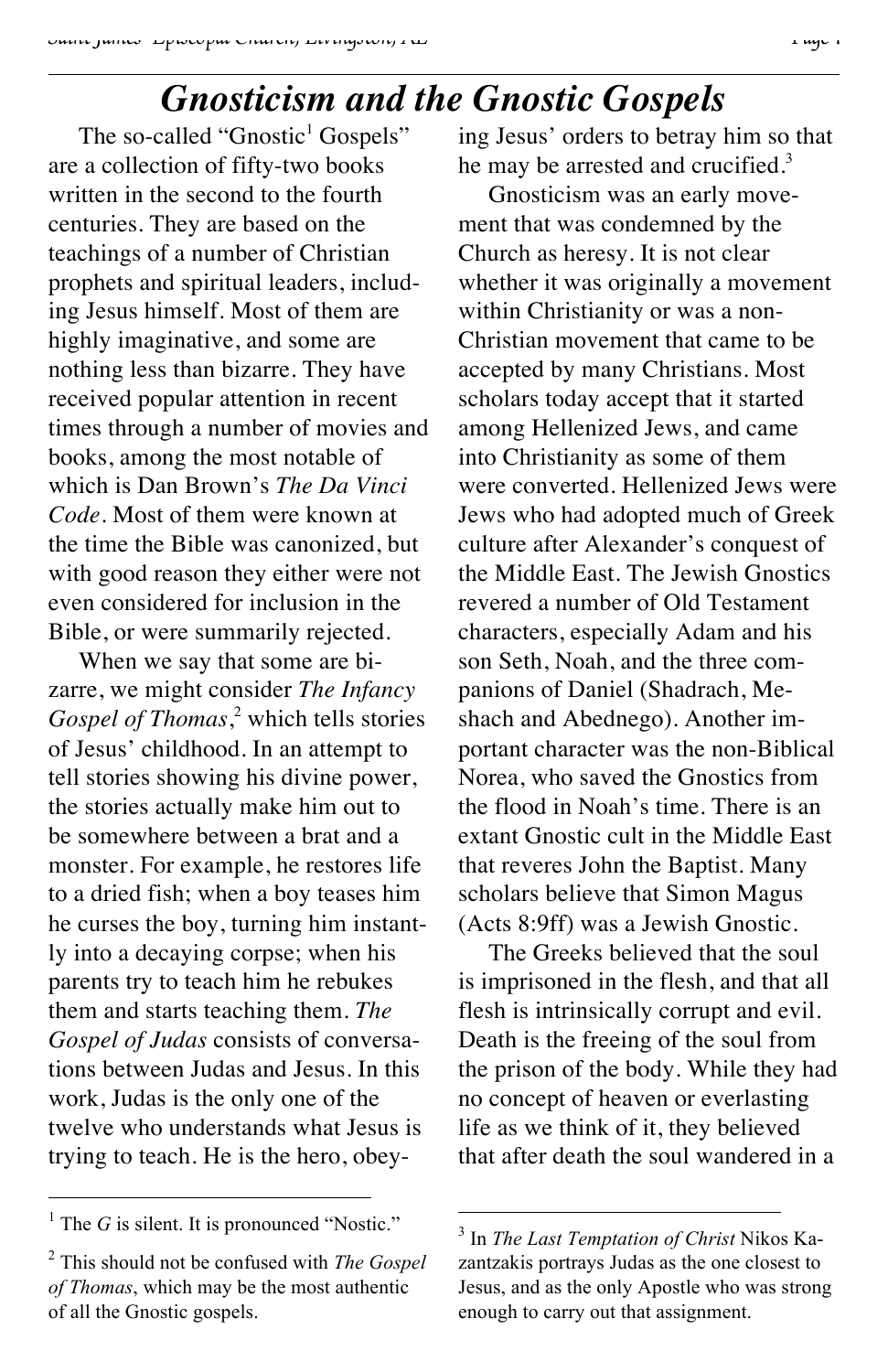*Page 8 January 2013 THE EPISTLE*

state of passive existence in the underworld (Hades). Only the most grievous sinners suffered punishment, and only the bravest and most righteous had a conscious existence in bliss (the Elysian Fields). They believed that the soul (πνευμα, *pneuma*<sup>1</sup>) sustains the body, and that the departure of the *pneuma* from the body allows the body to decay.

In ancient times there were many Greek gnostic cults. These were people who believed that they had been favored by some particular god, who then gave them secret knowledge by which they could communicate with the gods. Through this special knowledge they could receive spiritual enlightenment that would enable them to free themselves from the material world.<sup>2</sup> Some of these cults used hallucinogenic herbs or mushrooms for this purpose. The term Gnostic comes from the Greek *gnosis* (γνώσις, "knowledge"). In classic times this would be used much as we use "enlightenment" or "wisdom."

Christian Gnosticism may have actually been a reaction to orthodox Christianity rather than a heresy that grew out of ignorance or misinterpretation of Christian teaching. The Gnostics taught that the flesh is evil, and that the goal is to be freed from it. This enlightenment was to be found

from within, however, not from without. Salvation was obtained by establishing a private personal relationship with God. It was a "just you and me, God" type of religion that is completely antithetical to orthodox Christianity, which teaches that salvation comes through the sacrifice of Christ on the cross and the collective unity of all Christians with him (the Church). According to the Gnostics, the Church is not needed as an intermediary for the salvation of souls. Gnosticism was essentially a separate religion that was something of a commingling of Jesus' teachings and several Eastern religious philosophies.

There was no single Gnostic movement. Like Greek Gnosticism, there were dozens of Gnostic Christian cults. While they were found throughout the Christian world, their main concentration was in North Africa and the Middle East. Many of them were strongly Platonist in their teaching. Among others they claimed as Gnostics John the Baptist, the Apostle Thomas, Mary Magdalene, John the Evangelist, Saint Paul, and even Jesus himself. The Nicolaitans, condemned in Revelation 2:6 and15, were a Gnostic cult. A major third century heresy, Manichaeism, was also Gnostic. The Manichaeans were the followers of a third century Iranian named Mani. They were strongly influenced by Buddhism and Zoroastrianism, teaching a dualism that focused on the conflict between two gods, one good and one evil. Manichaeism survived well into the thirteenth century, and traces of it can

 <sup>1</sup> *Pneuma* also means "breath." Jesus breathed on the Apostles to impart the Holy Spirit to them (John 20:22). The Greeks also used *psyche* (ψυχη), "mind" to mean "soul."

<sup>2</sup> The Pythagoreans were a Gnostic cult who believed that they could obtain spiritual release through mathematical knowledge.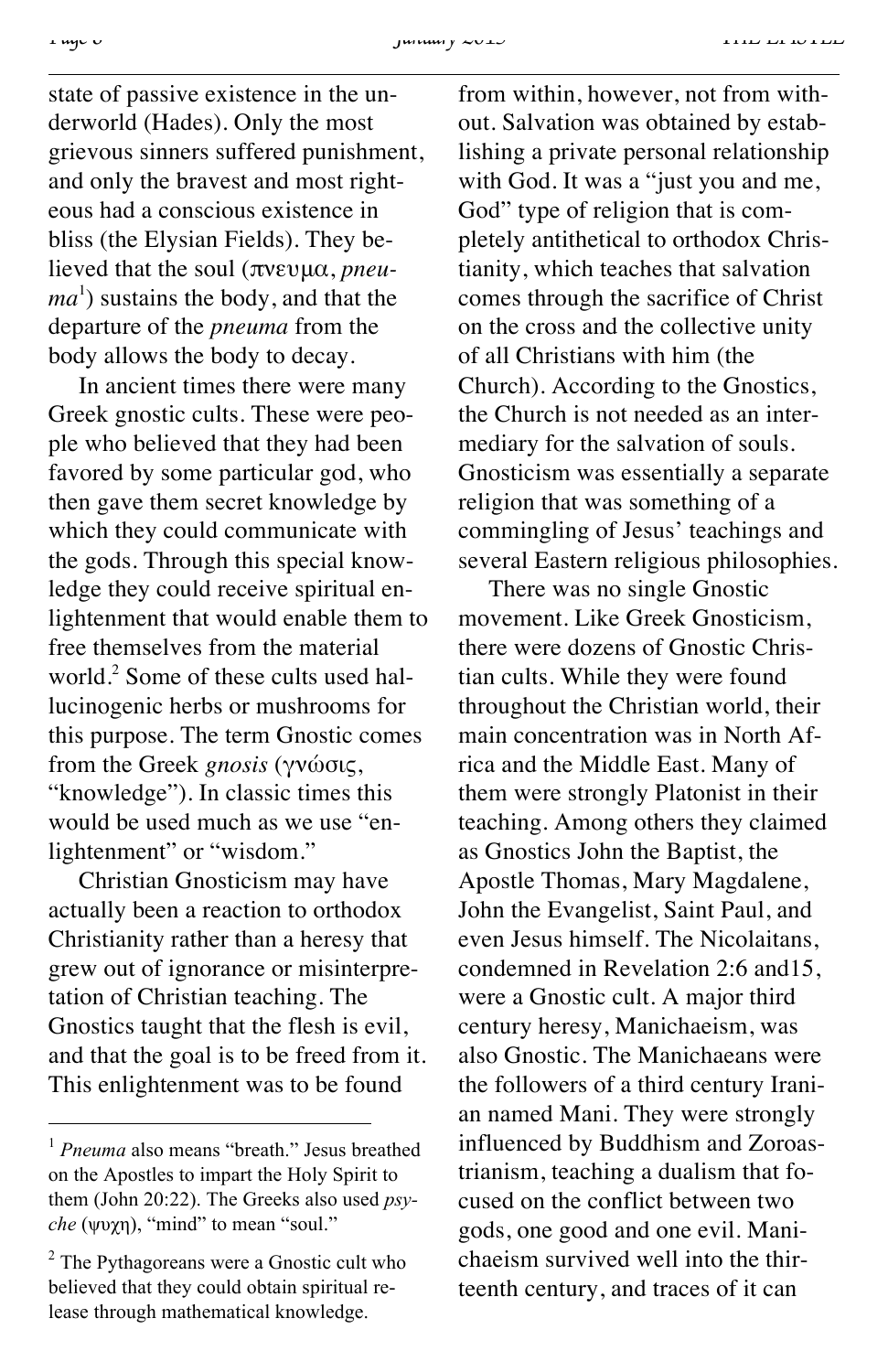still be seen in many modern writings, particularly those of some of the more fundamentalist Protestant sects.<sup>1</sup>

The Gnostics were prolific writers, and produced a number of fascinating but thoroughly heretical texts. Fiftytwo of them have survived, and are commonly referred to collectively as the "Gnostic Gospels." As we mentioned above, some of them are nothing less than bizarre, but several are quite interesting. Among the best known are the gospels of Mary, Thomas, Truth, Philip and Judas.<sup>2</sup>

**The Gospel of Mary** was discovered in 1896 in an Egyptian fifth century papyrus  $\text{codex}^3$  that contained several other Gnostic writings. All were written in Sahidic, an ancient Coptic dialect that represents the last stage of the ancient Egyptian language. Coptic all but disappeared shortly after the advent of Arabic with the Islamic invasion in the seventh century. Today it survives only in the Coptic (Egyptian Christian) Church. Most scholars believe that the Gospel of Mary was originally written in

Greek sometime in the second century, and was translated into Coptic much later.

It is not clear to which Mary it was supposed to be attributed, although the consensus is that it was Mary Magdalene. It is highly unlikely, however, that it was written by her or by any other Mary who was a disciple of Jesus, of whom there were several. There are many reasons for this, not the least of which is that there is strong evidence that it was written at least a century after their time. There are six missing pages at the beginning of the text, and four in the middle.

The highlight of the book is a discussion of a vision that Mary had of Jesus, and Peter's rebuke of her on the basis that Jesus would not have shared with a woman things that he had not shared with the rest of them. He is offended that Jesus had selected Mary above the rest of them to interpret his teachings. Needless to say, this book is very popular with feminists, who use it as proof of the Church's misogyny and as an argument for women priests and bishops. The fact that it clearly was written by heretical Gnostics and rejected since ancient times does not seem to bother them.

**The Gospel of Thomas** was discovered by an Egyptian peasant in Nag Hammadi in 1945. It is part of a collection of books known as the Nag Hammadi Library that contains fiftytwo books, including a Coptic translation of Plato's *Republic*. Rather than a narrative, it is a collection of one hundred fourteen sayings attributed to Jesus. They are for the most part con-

 $<sup>1</sup>$  The Manichaeans took the conflict between</sup> God and Satan to a completely heretical level.

 $2^2$  The Gnostic gospels are usually referred to as "the Gospel *of* So-and-so," while the Canonical Gospels (Matthew, Mark, Luke and John) are properly referred to as "the Gospel *according to* So-and-so." To be perfectly correct, it should be "the Gospel *of* Jesus Christ *according to* So-and-so."

<sup>&</sup>lt;sup>3</sup> A codex is a manuscript bound with individual pages like a modern book, rather than in the scroll form that was more common in ancient times.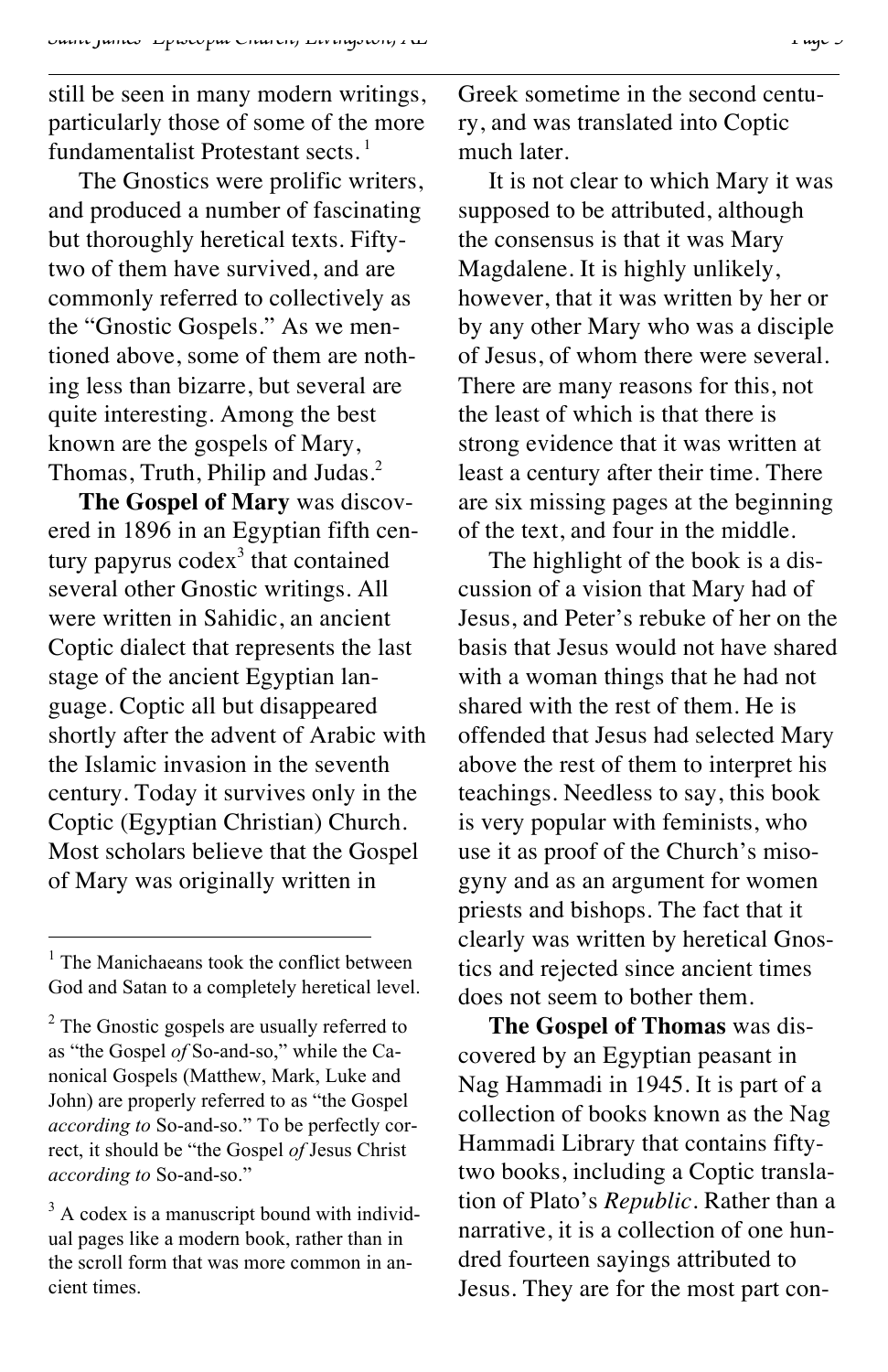sistent with what the Bible tells us about his teachings, and it is entirely possible that they are a record of an oral tradition that goes back to his time. Although it is unlikely that the writer actually was Thomas the Apostle, the sayings may for the most part be authentic. There is no mention of the other Apostles, miracles, or (most importantly) Jesus' death and resurrection. It begins with, "These are the hidden words that the living Jesus spoke and Didymos Judas Thomas wrote them down." The term "hidden" indicates that it was likely written by a Gnostic, although its inclusion with the Gnostic texts of the Nag Hammadi library does not necessarily prove that. On the other hand, Jesus is portrayed as a spiritual guide whose words, when properly interpreted, will bring eternal life (a particularly Gnostic concept). Orthodox Christianity, however, teaches that it is Christ's sacrifice, not his words, that brings salvation and eternal life.

**The Gospel of Truth** is also one of the Nag Hammadi books. It was clearly written in the mid-second century by Valentinian Gnostics, and possibly by the founder of that sect, Valentinus himself. It was known to Saint Irenaeus (130-200), the Bishop of Lyons, who declared it heretical in 180. The book describes the origin of Error, personified as a female. Ignorance and the yearning of mankind to see the Father engendered Fear, which coalesced into a fog that empowered Error. The Father sent Jesus to overcome the ignorance, but this angered Error, who coerced men to crucify

him. The book goes on to describe how knowledge overcomes ignorance and grants salvation, which is a state of eternal rest. It contains no account of Jesus' teaching or deeds other than the crucifixion. It focuses on the search for knowledge, which is a typically Gnostic theme.

**The Gospel of Philip** is another of the Nag Hammadi collection. Although the first text of it was found in that library in 1945, the book was known to researchers from the many references to it dating back to the third century. In structure, style and language it is very similar to the Gospel of Thomas. However, it is not a collection of sayings, but an anthology of Gnostic teachings, probably of the Valentinian Gnostics. The Gospel of Philip is primarily responsible for the idea that Jesus was married to Mary Magdelene. It states, "There were three who always walked with the Lord: Mary, his mother, and his sister, and Magdalene, the one who was called his companion. His sister and his mother and his companion were each a Mary."<sup>1</sup> In another passage it says that Jesus "used to kiss her often on her . . ." The next word is missing due to damage to the text. While the marriage proponents would like to think that the next word is "lips," it could just as easily have

 $<sup>1</sup>$  Even if he had a sister it is highly unlikely</sup> that she would have been named Mary. The Jews would never name a child after a living ancestor. Those who would like to validate this passage claim that she was a half-sister through a previous marriage of Joseph.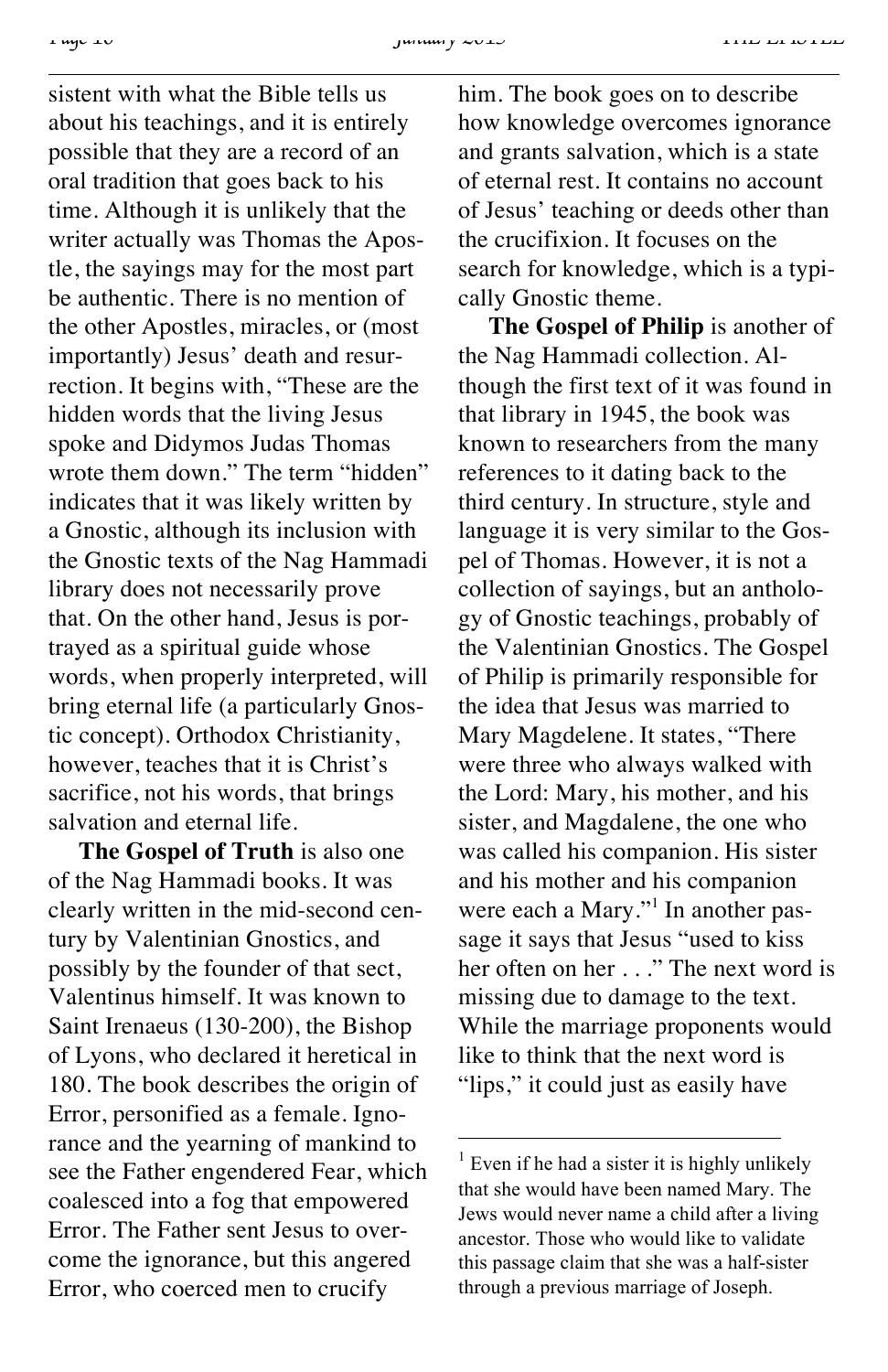been "cheek" or "hand." In those days both of these were common expressions of friendship between people of the same as well as the opposite sex. Some scholars argue from a purely historical point of view that there is a possibility that Jesus was married, but even if he were there is almost no likelihood that it would have been to Mary Magdalene.<sup>1</sup>

**The Gospel of Judas** was written no earlier than the second century. Like the Gospel of Truth, Saint Irenaeus condemned it as Gnostic and heretical in 180. Like the Gospel of Philip, scholars knew of its existence, but no text of it was known until a copy was found in very bad condition on the antiques black market in 1943, and was finally reconstructed in 2006. An antiques dealer named Frieda Nussberger-Tchacos bought a leather codex in 1943, but simply stored it away without realizing what an important find she had made. In the 1970s she was concerned about its deteriorating condition and took it to experts, who recognized what it was. It is called the Tchacos Codex, and contains several Gnostic texts, including the only known copy of the Gospel of Judas. The experts undertook its reconstruction and translation, and released the text to the public in 2006. A member of the team, A. J. Levine, said that the codex reveals no new

historical information about Judas or Jesus, but is an invaluable tool for reconstructing the history of Gnosticism, particularly in Egypt.

The Gospel of Judas consists of sixteen chapters of conversations between Judas and Jesus, and focuses particularly on Jesus' death, although it contains very few narrative elements. It presents Judas as the only Apostle who understands Jesus' teachings on spiritual matters and cosmology. He appears to be Jesus' confidant, and as such is given information that is not available to the others. This is typical of Gnosticism, which centers on secret knowledge that leads to enlightenment.

The book's theology is in many places directly contradictory to orthodox Christian doctrine. In the beginning, God created angels and lesser gods, and assigned twelve of them to rule over chaos and the underworld (earth). One of the lesser gods was Adamas, the father of humanity, for whom the angels created a mystical body that became Adam. God is allforgiving, and does not require sacrifice for sin. He sent Jesus into the world to die in order to placate the angels and lesser gods, who were angry at the sins of mankind. It was Judas' responsibility, being the only one who understood, to see to it that Jesus was handed over to the authorities to be crucified.

It should be patently obvious why these Gnostic gospels were condemned as heretical, and summarily rejected by the Christian Church.

 <sup>1</sup> In *The Da Vinci Code* Dan Brown makes the case that Jesus and Mary were married, and were the ancestors of the Bourbon kings. Quite frankly, this claim is ridiculous. He supports it by an excruciating twisting of fact, adulterated generously with pure fancy.